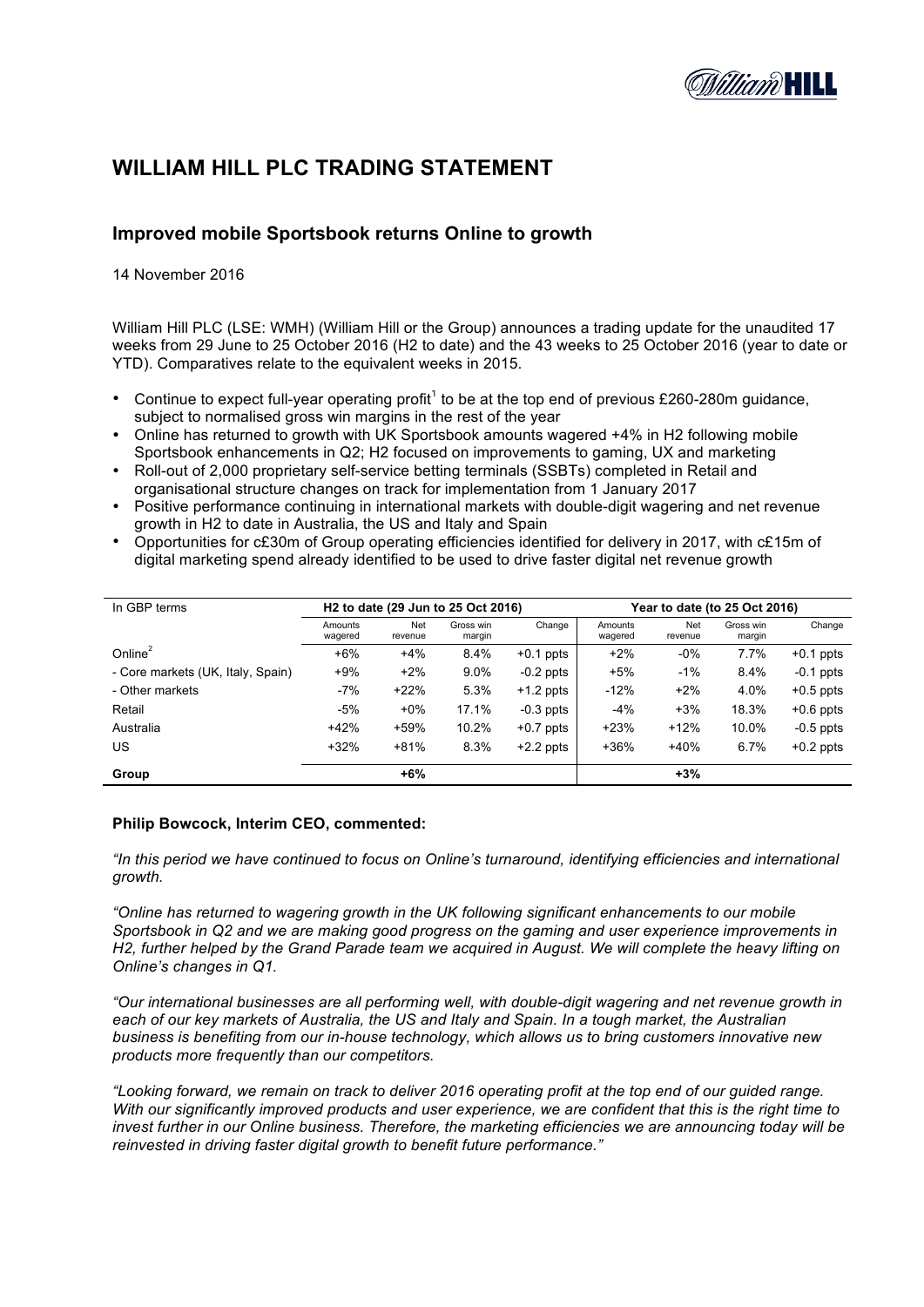

# **Online<sup>2</sup>**

In Q2, we made significant enhancements to our mobile Sportsbook, giving us a market-leading sports betting offering once again. In H2 we have continued to improve our content, including more than doubling the number of streamed events and further increasing our football markets, improved the speed and ease of use of Cash In, and enhanced the timeliness and relevance of Push Messaging.

We have seen early signs of improved performance: Sportsbook net revenue in H2 to date was up 11%, with amounts wagered up 6%. The gross win margin was slightly higher than normal at 8.4%, benefiting from favourable football results. Gaming net revenue was 2% lower, an improvement from the 6% decline seen in H1 while changes to enhance our gaming experience are ongoing. Within the core markets, UK amounts wagered returned to growth, up 4%, and continued improvements to our products and marketing in Italy and Spain contributed to 16% growth in net revenue on a local currency basis.

Customer key performance indicators are also encouraging. The average revenue per user is 16% higher in H2 to date and the average wagering per Sportsbook active is up 17%. While we address unprofitable activity, new accounts and actives are down. However, the quality of new accounts is improving with, on average, 65% more revenue generated in the first month and a 42% increase in retention rates in the same period.

Our main H2 priorities continue to focus on improving the gaming offering and the user experience around key customer journeys, and the optimisation of our marketing investment. Work is progressing well on the gaming site redesigns, changes to bonusing, VIP management, content and cross-sell for each of the gaming platforms. On marketing, we have removed loss-leading campaigns, reduced bonus abuse, started to invest more in digital areas such as programmatic marketing and launched Offer Club to improve retention and increase share of customer wallet.

With the improving top line trends, we have seen a return to year-on-year growth in operating profit<sup>1</sup> in H2 to date. Our focus is on accelerating growth in 2017, particularly in our core UK market.

# **Retail**

In Retail, total net revenue was flat in H2 to date. Over-the-counter net revenue was down 6% with gross win margin down 0.3 percentage points and amounts wagered down 5%. Gaming machine net revenue was up 6%.

In the second half, we have rolled out a further 1,200 of our proprietary SSBTs, completing installation of our initial 2,000 units. Through the back end of the year we are releasing further content onto the SSBTs.

Activities to modernise Retail's organisational structure have progressed well and we are on track to implement these changes from 1 January 2017.

## **William Hill Australia**

Our performance in Australia continues to improve. On a local currency basis in H2 to date, amounts wagered increased 14% and net revenue increased 27%, with gross win margin 0.7 percentage points higher than last year, though slightly below normal expectations as the racing margin was impacted by an above average number of winning favourites. Amounts wagered with the William Hill brand grew 38% in local currency.

As part of our product strategy, we launched our innovative 'Double Down' product ahead of the peak Spring Carnival trading period, providing an exciting in-play option for racing customers. We were also pleased to secure exclusive rights to stream content from Racing New South Wales.

The migration of Centrebet customers to the William Hill brand is progressing well and is on track for completion by the end of 2016.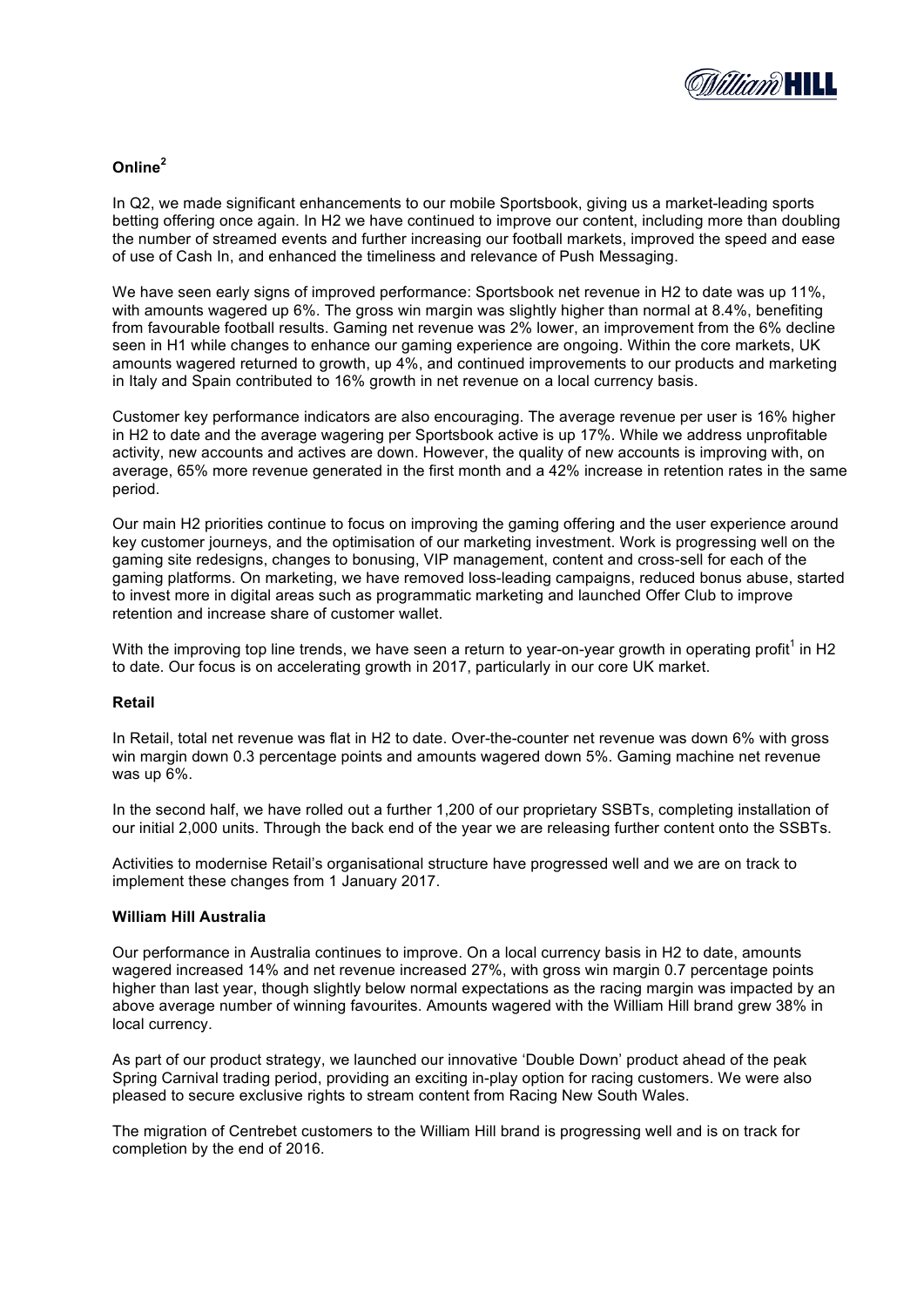

# **William Hill US**

Our US business continues to perform strongly. In local currency terms in H2 to date, amounts wagered was up 10% and net revenue was up 52% with gross win margin 2.2 percentage points higher, benefiting from favourable baseball and American football results.

#### **Efficiencies review**

As previously highlighted, as well as the changes to Retail's organisational structure we have been developing detailed plans to increase operational efficiency. We have identified opportunities for c£30m of Group operating efficiencies on an annualised basis and are planning to implement these in 2017. By way of example, we have completed a detailed review of our digital marketing spend, working with a specialist digital marketing consultant, and have identified c£15m of annual spend that can be deployed more effectively over the next 12 months to accelerate our drive for faster digital net revenue growth.

#### **Board update**

We are pleased to have announced today (see separate announcement) that three new Non-executive Directors will be joining the Board. John O'Reilly, former Managing Director at Coral Interactive and a former Board member at Ladbrokes, and Robin Terrell, former Chief Customer Officer at Tesco PLC, will join on 2 January 2017. Mark Brooker, former Chief Operating Officer at Betfair, will join on 3 April 2017. Together, they bring extensive digital, multi-channel and gambling industry experience to the Board.

Notes:

- 1. Operating profit is defined as adjusted profit before interest and tax. Further detail on adjusted measures is provided in note 3 to the half-year report
- 2. Online now includes the Telephone division. Performance is shown on a pro forma basis

This announcement contains inside information.

The person responsible for arranging for the release of this announcement on behalf of William Hill is Philip Bowcock.

#### **Enquiries**

| William Hill PLC |                                                                                 |                                                        |
|------------------|---------------------------------------------------------------------------------|--------------------------------------------------------|
|                  | Lyndsay Wright, Director of IR<br>Ciaran O'Brien, Group Communications Director | Tel: +44 (0) 20 8918 3614<br>Tel: +44 (0) 20 8918 3607 |
| <b>Brunswick</b> | Andrew Porter / Oliver Hughes                                                   | Tel: +44 (0) 20 7404 5959                              |

#### **Analyst conference call**

Philip Bowcock, Interim CEO, and Mark Summerfield, Interim CFO, will host a conference call for analysts at 8.30 a.m. GMT today. Dial-in details for the call are:

| Conference call – live     | Conference call – archive | Webcast                |
|----------------------------|---------------------------|------------------------|
| 8.30 am GMT on 14 Nov 2016 | Available to 21 Nov 2016  | www.williamhillplc.com |
| Tel: +44 (0) 20 3059 8125  | Tel: +44 (0) 121 260 4861 |                        |
| Password: William Hill     | Passcode: 4560438#        |                        |

#### **About William Hill PLC**